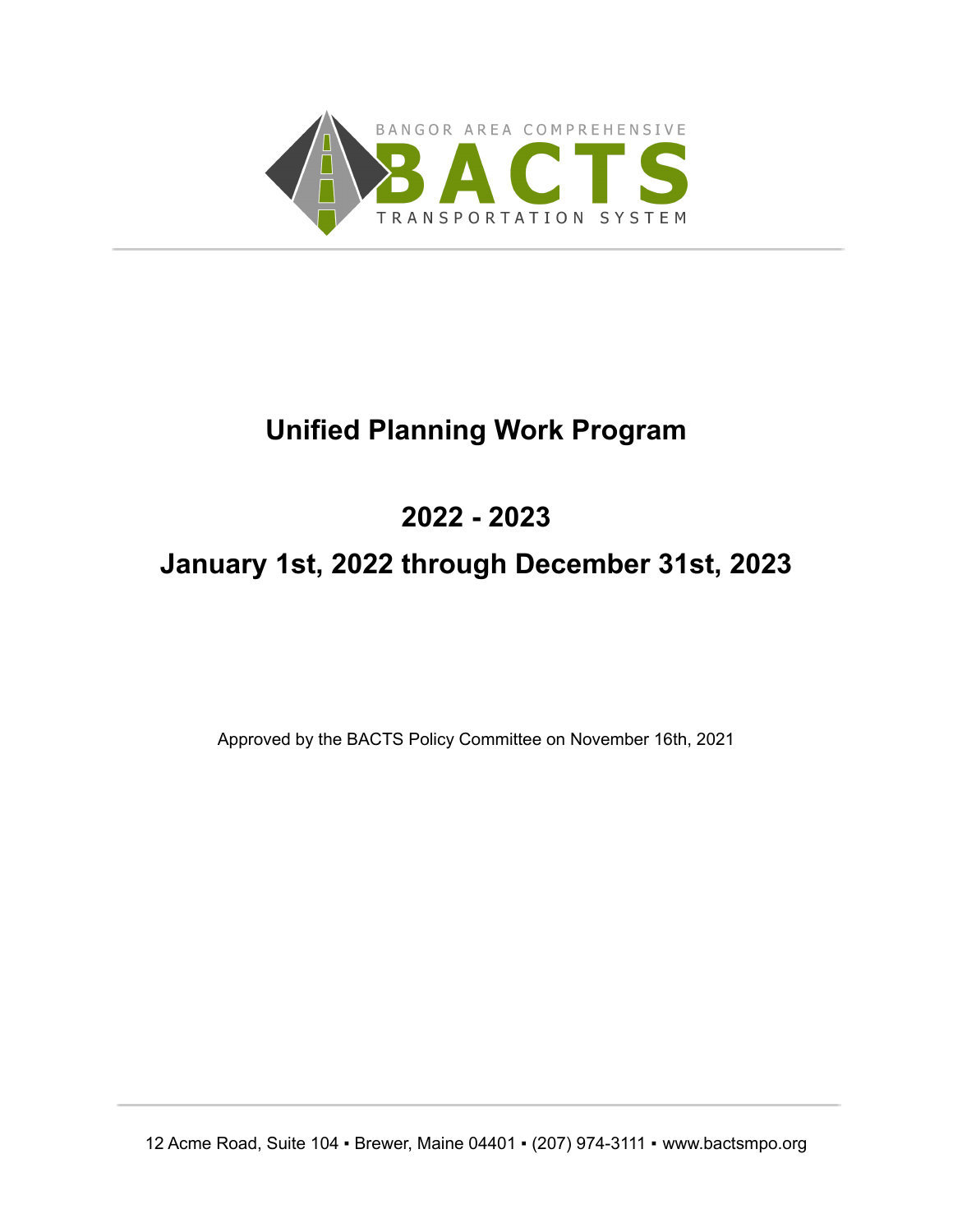| Introduction                                                 | $\mathbf 1$             |
|--------------------------------------------------------------|-------------------------|
| <b>Federal Planning Factors</b>                              | $\overline{2}$          |
| Performance Based Planning                                   | 3                       |
| 2022 - 2023 UPWP Proposed Tasks and Activities               | $\overline{4}$          |
| Task 1 - Administration and Coordination                     | $\overline{4}$          |
| Objective                                                    | 4                       |
| <b>Activities</b>                                            | $\overline{\mathbf{4}}$ |
| <b>Product Schedule</b>                                      | $\overline{5}$          |
| Funding                                                      | $6\,$                   |
| Task 2 - Programming                                         | 6                       |
| Objective                                                    | 6                       |
| <b>Activities</b>                                            | 6                       |
| <b>Product Schedule</b>                                      | $\overline{7}$          |
| Funding                                                      | $\overline{7}$          |
| Task 3 - Data and Studies                                    | $\overline{7}$          |
| Objective                                                    | $\overline{7}$          |
| <b>Activities</b>                                            | 8                       |
| <b>Product Schedule</b>                                      | $9\,$                   |
| Funding                                                      | 9                       |
| Task 4 - Planning                                            | $\boldsymbol{9}$        |
| Objective                                                    | $\boldsymbol{9}$        |
| Activities                                                   | $\boldsymbol{9}$        |
| <b>Product Schedule</b>                                      | 11                      |
| Funding                                                      | 11                      |
| Task 5 - Unallocated 2020-2021 UPWP Funding                  | 11                      |
| Objective                                                    | 11                      |
| <b>Activities</b>                                            | 11                      |
| <b>Product Schedule</b>                                      | 12                      |
| Funding                                                      | 12                      |
| UPWP Adoption and Amendment/Revision Process                 | 12                      |
| BACTS Budget Summary 2022-2023 Unified Planning Work Program | 13                      |

The preparation of this report has been financed in part through grants from the Federal Highway Administration and Federal Transit Administration, U.S. Department of Transportation, under the Metropolitan Planning Program, Section 104(f)] of Title 23, U.S. Code. The contents of this report do not necessarily reflect the official views or policy of the U.S. Department of Transportation.

In accordance with the Civil Rights Act of 1964, BACTS does not discriminate on the basis of race, color or national origin. For more information about these protections or to file a complaint, please contact BACTS.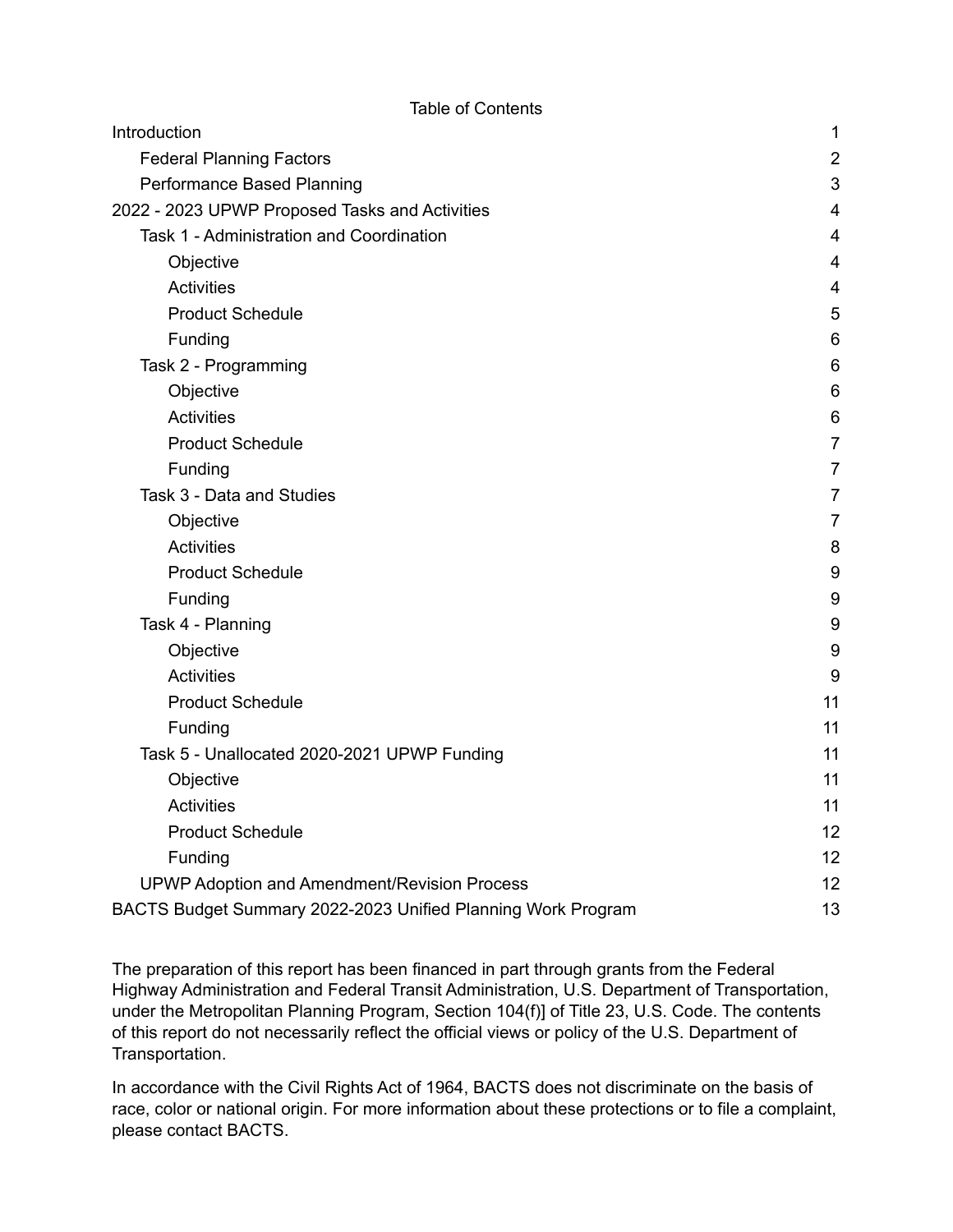## <span id="page-2-0"></span>**Introduction**

The Bangor Area Comprehensive Transportation System (BACTS) is a Metropolitan Planning Organization (MPO) designated by the federal and state government to carry out a comprehensive, continuing, and cooperative transportation planning process for urbanized areas (as defined by the U.S. Bureau of the Census). BACTS' mission is focused on improving transportation in the greater Bangor region. The BACTS region includes 10 municipalities and Penobscot Indian Island.

BACTS evaluates and programs transportation improvement projects throughout the region. BACTS also facilitates communication between its member communities, the regional transit agency, and state and federal transportation agencies.

BACTS receives just under \$1 million dollars for a two year planning program and approximately \$2 million annually for capital funding.

BACTS is governed by a Policy Committee made up of municipal officials from member communities, a representative from Maine Department of Transportation (MaineDOT), Federal Transit Administration (FTA) and Federal Highway Administration (FHWA). The BACTS Policy Committee has the responsibility of planning and prioritizing transportation improvement projects funded in part by the U.S. Department of Transportation (USDOT) with funds provided through FHWA and FTA.



There is one fixed route transit operator in the greater Bangor Urbanized Area (UZA), the Community Connector. The Community Connector serves the municipalities of Bangor, Brewer, Hampden, Veazie, Orono, Old Town, and the University of Maine. BACTS also serves as a convenor for the municipalities contributing to the community connector to meet and discuss operations, budgets and capital plans.

BACTS' primary responsibility as an MPO is to establish a setting for effective decision making in the metropolitan area and develop regional planning products. This includes the Unified Planning Work Program (UPWP), long-range Metropolitan Transportation Plan (MTP), Transportation Improvement Program (TIP), Public Participation Plan (PPP), and an annual list of projects for which federal transportation funds are obligated. These plans and programs coordinate various elements of transportation networks into one cohesive regional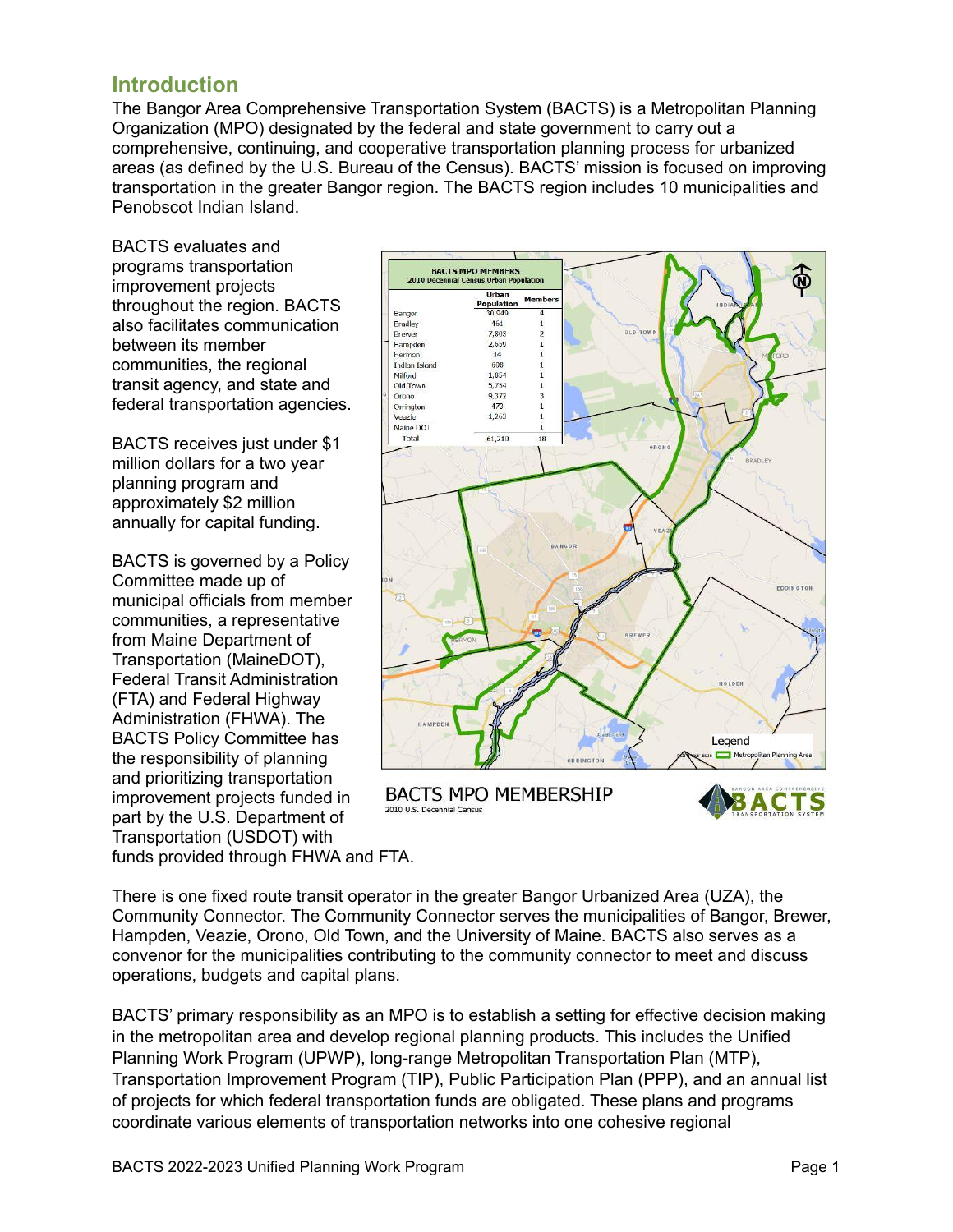transportation system, determine goals and evaluate options, track performance, identify investment priorities, and document how federal transportation funds are spent in the region.

BACTS mission is to provide for the safe, economical, efficient, effective, and convenient movement of people and goods over a multimodal transportation system compatible with the socioeconomic and environmental characteristics of the region. The two year work plan focuses on supporting the BACTS mission. Highlights of the work completed in the 2020-2021 two year work plan can be found [here.](https://bactsmpo.org/wp-content/uploads/2021/09/2020-2021-Unified-Planning-Work-Program-Report.pdf)

## <span id="page-3-0"></span>*Federal Planning Factors*

The Fixing America's Surface Transportation Act (FAST Act) requires that ten specific planning factors can be considered by MPOs in the development of their UPWPs. The following matrix illustrates the planning factors considered in each of the UPWP tasks.

| <b>Planning Factors</b>                                                                                                                         | Task 1 -<br><b>Administration</b><br>and<br><b>Coordination</b> | Task 2 -<br><b>Programming</b> | <b>Task 3 -</b><br>Data and<br><b>Studies</b> | Task 4 -<br><b>Planning</b> | <b>Task 5 -</b><br><b>Unallocated</b><br>2020-2021 |
|-------------------------------------------------------------------------------------------------------------------------------------------------|-----------------------------------------------------------------|--------------------------------|-----------------------------------------------|-----------------------------|----------------------------------------------------|
| Support economic vitality of<br>the urbanized area                                                                                              | X                                                               | X                              | X                                             | X                           | X                                                  |
| Increase safety of<br>transportation system for<br>motorized users                                                                              | $\mathsf{X}$                                                    | $\times$                       | X                                             | $\mathsf{X}$                | $\mathsf{X}$                                       |
| Increase security of<br>transportation                                                                                                          | X                                                               | X                              | X                                             | X                           | X                                                  |
| Increase accessibility and<br>mobility options for people<br>and freight                                                                        | X                                                               | $\sf X$                        | X                                             | X                           | $\sf X$                                            |
| Protect and enhance the<br>environment, promote energy<br>conservation, and improve<br>quality of life                                          | X                                                               | X                              | X                                             | X                           | X                                                  |
| Enhance integration and<br>connectivity of transportation<br>system, across modes, for<br>people and freight                                    | $\mathsf{X}$                                                    | $\times$                       | X                                             | X                           | $\sf X$                                            |
| Promote efficient system<br>management and operation                                                                                            | $\mathsf{X}$                                                    | $\mathsf{X}$                   | X                                             | X                           | X                                                  |
| Emphasize preservation of<br>existing transportation system                                                                                     | X                                                               | $\mathsf{X}$                   | X                                             | X                           | X                                                  |
| Improve resiliency and<br>reliability of the transportation<br>system and reduce or mitigate<br>stormwater impacts of surface<br>transportation | X                                                               | X                              | X                                             | X                           | X                                                  |
| Enhance travel and tourism                                                                                                                      | $\pmb{\mathsf{X}}$                                              | X                              | X                                             | X                           | X                                                  |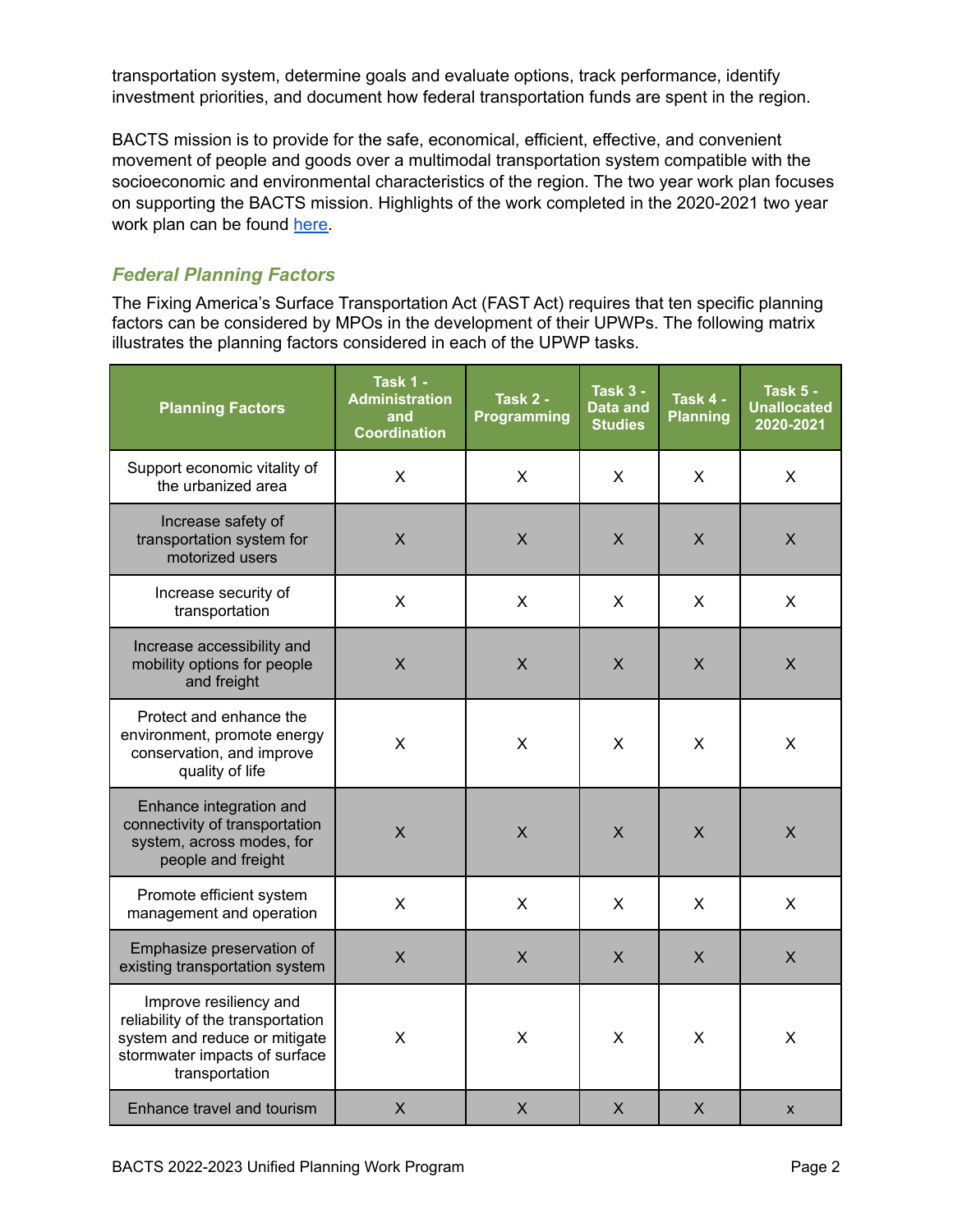#### <span id="page-4-0"></span>*Performance Based Planning*

Under the performance-based approach to transportation decision making, the metropolitan transportation planning process must include the establishment of performance targets that address the performance measures or standards established by the Federal Highway Administration (FHWA) and the Federal Transit Administration (FTA) to use in tracking progress toward attainment of critical outcomes for the region in support of national transportation goals.

For each roadway performance measure, BACTS is required to establish a regional performance target or adopt and support the MaineDOT established target and therefore agree to plan and program projects that contribute toward meeting the targets. PM-1 Safety targets are updated annually. PM-2 Infrastructure Condition and PM-2 System Performance targets are based on a 4-year performance period. The first performance period is 2018-2021. Separate 2-year and 4-year targets are established for various particular measures under PM-2 and PM-3.

Transit performance measures require that BACTS establish initial regional performance targets for both Infrastructure Condition (Transit Asset Management State of Good Repair) and Safety. An MPO may choose to set new regional transit performance targets more frequently; however, regional transit performance targets are required to be updated with the preparation and submission of the system performance report that is required as part of the Metropolitan Transportation Plan (MTP).

BACTS is responsible for integrating performance measures in plans and programs, including providing a system performance report in the MTP which provides a description of the performance measures and targets used to assess system performance, evaluate the performance of the transportation system with respect to the performance targets and report on progress made. BACTS must integrate the goals, objectives, performance measures, and targets described by providers of public transportation. The BACTS Performance Measures Report and adopted targets can be found [here.](https://bactsmpo.org/wp-content/uploads/2021/09/Performance-Measures-Report-1.pdf)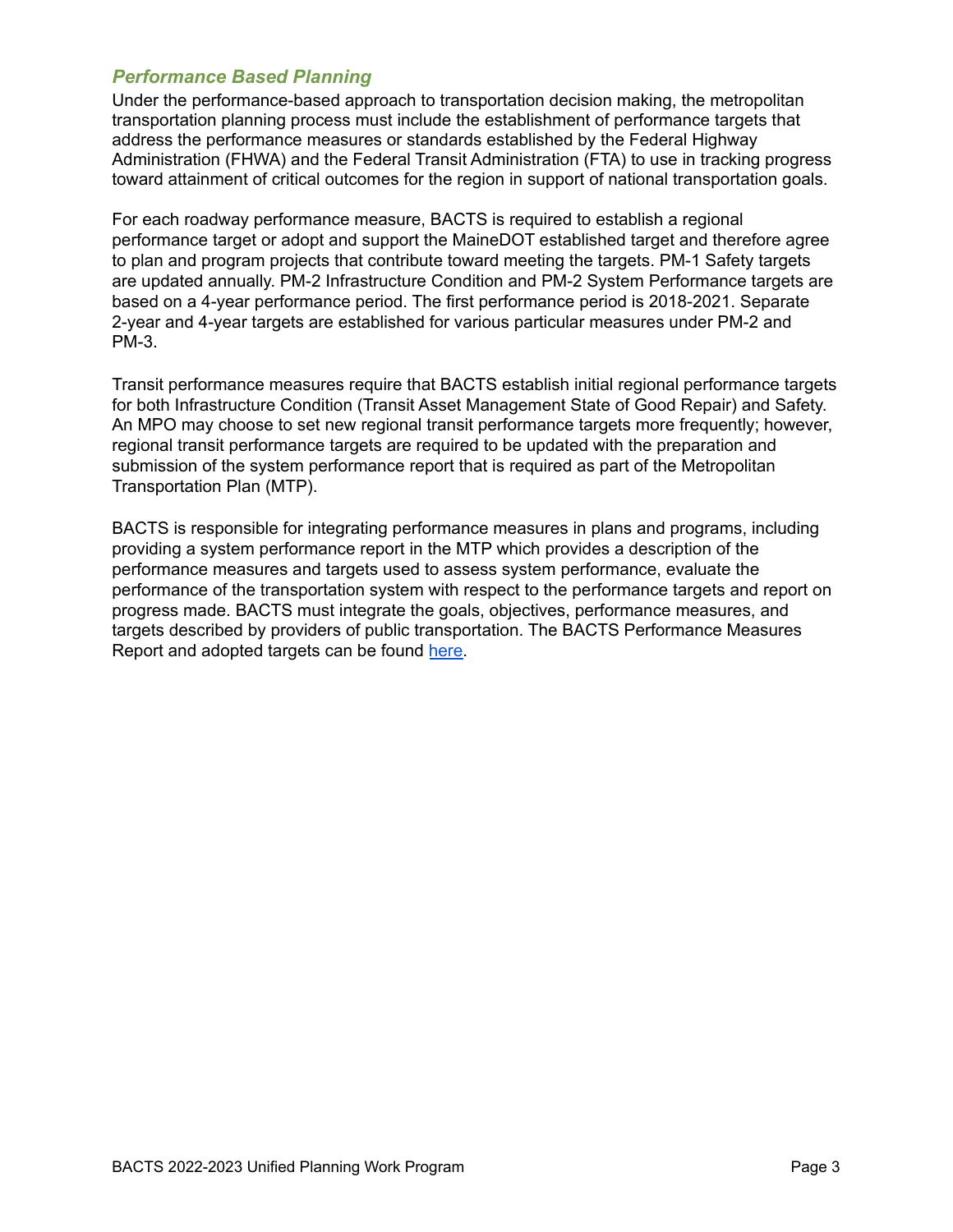## <span id="page-5-0"></span>**2022 - 2023 UPWP Proposed Tasks and Activities**

The following task for the 2022-2023 UPWP reflects the priorities developed by the BACTS membership. Each task is funded through a combination of federal, state and local funding, and are completed by BACTS staff and consultants.

#### <span id="page-5-1"></span>*Task 1 - Administration and Coordination*

#### <span id="page-5-2"></span>*Objective*

This task largely focuses on the management of the BACTS committees (Executive, Policy, and Transit) as well as other additional ad hoc committees developed as needed. Under this task, BACTS staff will facilitate the management and supporting administrative tasks necessary for the operation of the MPO. BACTS will continue to build professional skills, which will allow staff to respond to our region's transportation needs. Another critical role of Task 1 is public engagement with the citizens of the BACTS region on transportation policy, planning, and projects. Task 1 also includes BACTS work on Traffic Incident Management in the greater Bangor region. The focus of this work is to improve safety for the traveling public and first responders through coordination, communication, and training.

#### <span id="page-5-3"></span>*Activities*

#### *MPO Management*

- MPO Management General management and administration of the day to day activities of the MPO, including human resource functions.
- Accounting and Financial Management Prepare invoices and maintain general ledger, prepare program budgets, prepare financial information for annual review/audit, as required by federal and state governments.
- Transit Financial Plans Work with City of Bangor/Community Connector to cooperatively develop a 3-Year Projected Operations Financial Plan and 10-Year Capital Plan.
- UPWP Development and Administration Administer 2022-2023 Cooperative Agreement and any related consultant contracts or agreements relevant to the fulfillment of the 2022-2023 UPWP, complete annual reports, prepare amendments, as required, develop 2024-2025 UPWP.

#### *Professional Development*

- Training and Conferences **-** Attendance at workshops, conferences, and training classes to develop the analytical skills and maintain knowledge of current regulations and planning practices. Participate in various webinars, workshops, and training geared to increasing public participation in the transportation planning process.
- Professional Memberships, Subscriptions, and Affiliations Participation in professional organizations, subscriptions to stay current on regulations and planning practices, advance technical, professional and outreach skills.
- Technical Programs, Manuals, and Publications Purchase of technical programs, software and/or guidance and reference manuals.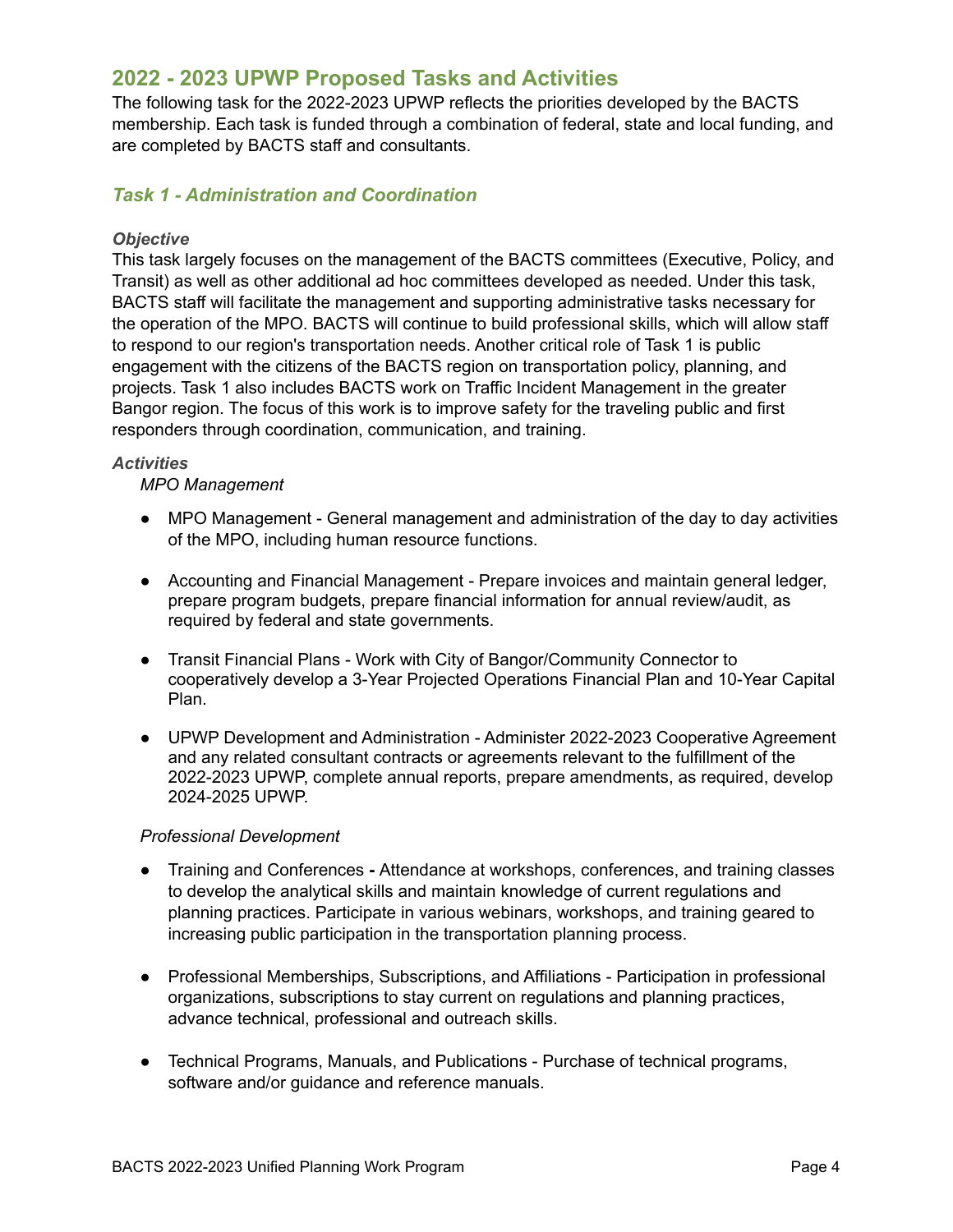#### *Engagement*

- Public Participation Plan (PPP) Follow the procedures outlined in the public participation policy as adopted by the Policy Committee for each plan or program, review and update PPP, as deemed necessary through the planning process.
- Website and Social Media Manage and update the BACTS website and social media pages to provide public notification and access to meeting agendas and related materials, as well as other documents and communications in support of transportation planning programs.
- Public Information/Education Attend local public/group meetings to provide input and information, answer inquiries and provide guidance as requested. Review and update the Interested and Affected Parties List on an ongoing basis.
- Title VI/Environmental Justice/Non-Discrimination Plan Review and update Title VI/EJ/Non-Discrimination Plan, prepare annual report of BACTS Goals and Accomplishments.

#### *Coordination*

- MPO Operations Direct and coordinate the continuing, cooperative, and comprehensive metropolitan transportation planning process, facilitate and support the BACTS Policy Committee, Executive Committee, and Transit Committee, provide assistance on various planning study advisory committees at the local level, coordinate basic functions among federal, state, and local agencies including FHWA, FTA, and MaineDOT. Additionally serve as a member of the State of Maine Public Transit Advisory Council, Maine Transit Association, Black Bear Orono Express Shuttle Committee (non-voting member), and the Community Connector ADA Paratransit Appeals Committee.
- Interagency Collaboration Attend MaineDOT/MPO Quarterly meetings, attend various collaborative meetings, and/or workshops.

#### *TIM Group*

● Management and Coordination- Provide administrative services, train first responders in the area, conduct after-incident reviews, develop performance measures to reduce delays, and improve safety during incidents. Attend and participate in the Statewide TIM Group.

| Task 1                          | <b>Budget</b><br><b>Frequency</b> |         | 2022 |          |                   | 2023          |   |        |        |                           |
|---------------------------------|-----------------------------------|---------|------|----------|-------------------|---------------|---|--------|--------|---------------------------|
|                                 |                                   |         | Q    | Q<br>- 2 | Q<br>3            | $\Omega$<br>4 | Q | Q<br>o | Q<br>3 | Q<br>4                    |
| MPO Management                  | \$131,137                         | Ongoing | x    | x        | $\checkmark$<br>ㅅ | x             | X | X      | x      | $\boldsymbol{\mathsf{x}}$ |
| <b>Professional Development</b> | \$69,800                          | Ongoing | X    | X        | X                 | X             | X | X      | X      | $\boldsymbol{\mathsf{x}}$ |
| Engagement                      | \$35,700                          | Ongoing | х    | x        | x                 | х             | x | х      | x      | X                         |

#### <span id="page-6-0"></span>*Product Schedule*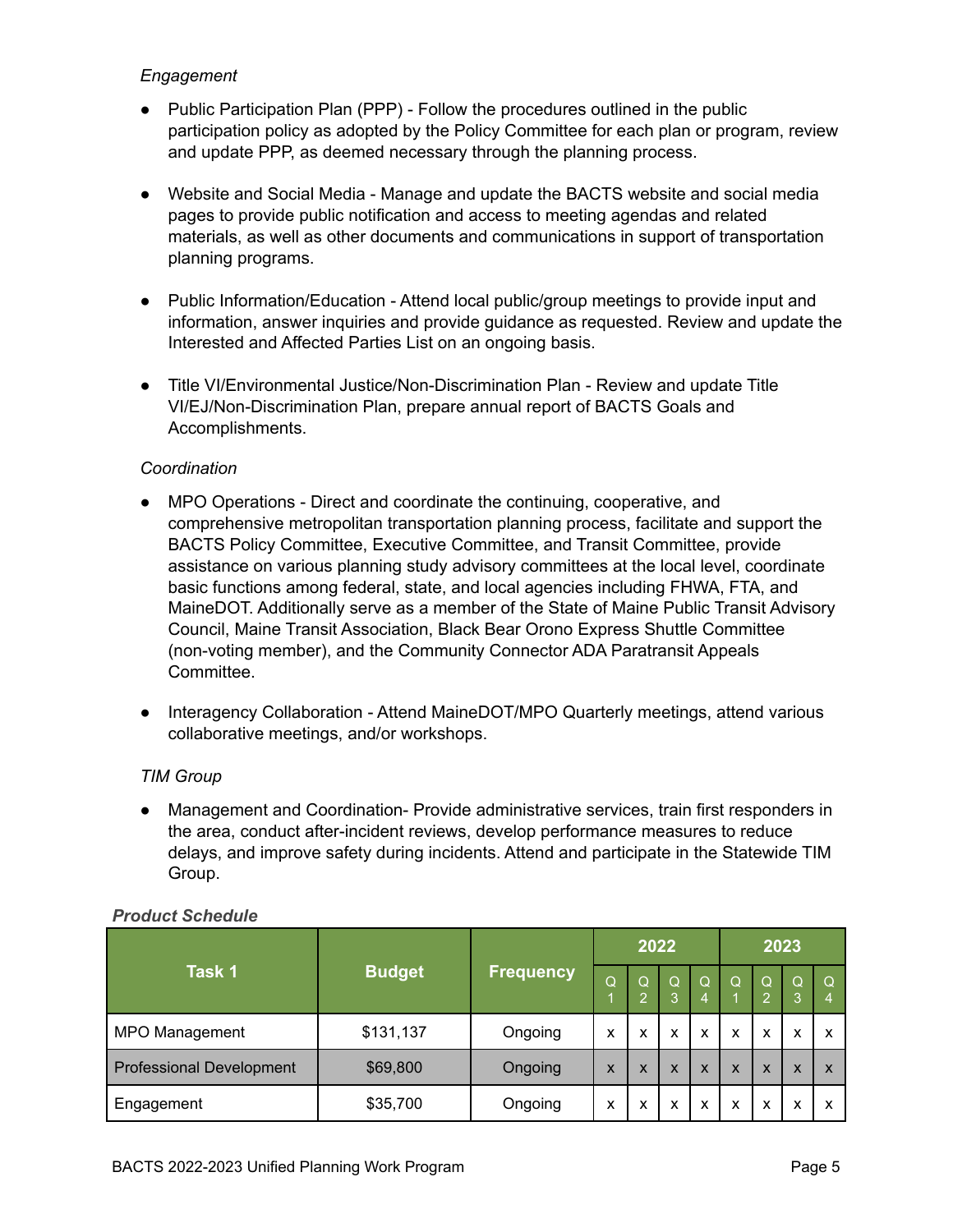| l Coordination   | \$118,200 | Ongoing | $\mathbf{v}$<br>↗ | $\mathbf{v}$<br>. . | $\overline{\mathbf{v}}$<br>$\boldsymbol{\mathcal{L}}$ | $\overline{\mathbf{v}}$<br>. .        | $\overline{\mathbf{v}}$ |         |  |
|------------------|-----------|---------|-------------------|---------------------|-------------------------------------------------------|---------------------------------------|-------------------------|---------|--|
| <b>TIM Group</b> | \$17,100  | Ongoing | $\lambda$         | $\lambda$           | $\overline{\phantom{a}}$<br>́                         | $\overline{\phantom{a}}$<br>$\lambda$ | $\lambda$               | $\cdot$ |  |

#### <span id="page-7-0"></span>*Funding*

| ັ<br><b>Responsibility</b> | <b>Estimated Costs</b> | <b>Funding Source</b> | <b>Amount</b> |
|----------------------------|------------------------|-----------------------|---------------|
| <b>BACTS</b>               | \$331,937              | <b>FHWA PL</b>        | \$267,132     |
| Consultant                 | \$0                    | MaineDOT              | \$50,087      |
| <b>Direct Costs</b>        | \$40,000               | Local                 | \$16,696      |
| <b>Total</b>               | \$371,937              | FTA §5303             | \$38,022      |
|                            |                        | In Kind               | \$9,856       |
|                            |                        | <b>Total</b>          | \$381,793     |

## <span id="page-7-1"></span>*Task 2 - Programming*

#### <span id="page-7-2"></span>*Objective*

To develop a fiscally constrained program of investments, in cooperation with the State and public transit operator, reflecting investment priorities and making progress toward achieving performance targets. The BACTS Policy Committee recently adopted the Transportation Improvement Program Project Prioritization and Selection Policy ([here\)](https://bactsmpo.org/wp-content/uploads/2021/09/BACTS-TIP-Project-Prioritization-and-Selection-Process-1.pdf), which outlines the process and criteria by which projects are prioritized and selected for funding in the TIP. This is the guiding document for activities performed in Task 2.

#### <span id="page-7-3"></span>*Activities*

#### *Project Selection and Prioritization*

- The TIP subcommittee will review and amend, if necessary, the TIP Project Prioritization and Selection Policy, to ensure efficient and equitable investments in the region. The TIP subcommittee will then meet to work on the project selection process for a two year funding cycle. This includes:
	- Preparing the Capital Workplan timeline and Request for Projects,
	- Compiling, reviewing, and scoring roadway project request submissions,
	- Hiring an Independent Contractor to develop project scopes and estimates,
	- Reviewing roadway projects on-site (project ride) with MaineDOT and FHWA staff,
	- Obtaining independent cost estimates from Maine DOT,
	- Preparing a final Workplan list for BACTS Policy Committee approval

#### *TIP Documentation*

BACTS is required to maintain an up to date and accurate TIP document, for the eligibility of Federal Highway Administration and Federal Transit Administration funding. BACTS staff will develop an annual TIP document, provide public notice, and solicit comments in accordance with BACTS PPP, review MaineDOT STIP for consistency with BACTS TIP, and prepare revisions/amendments, as required. BACTS staff will also work with the Community Connector to review, compile, and post listing of projects obligated in the previous federal fiscal year.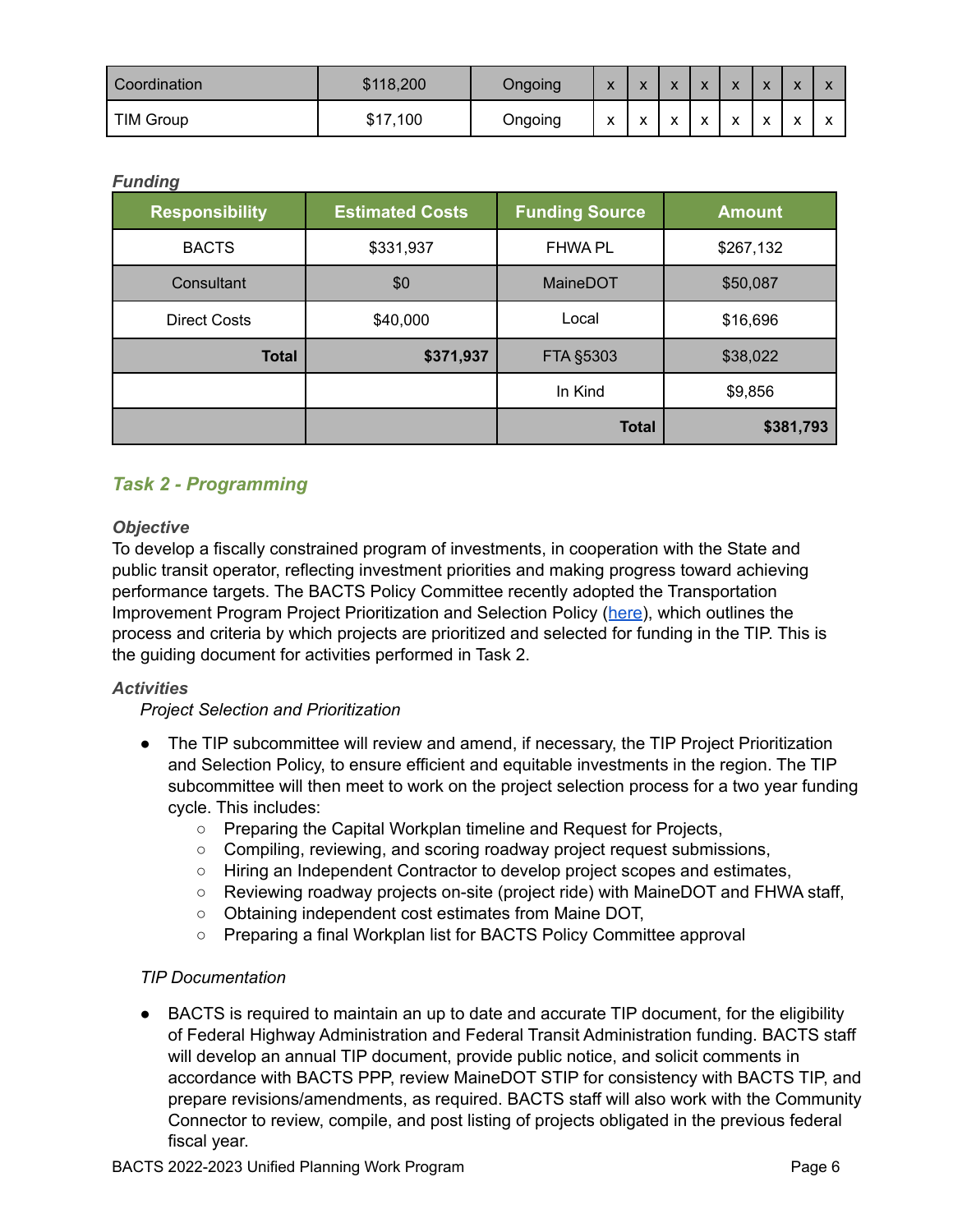#### *Ad Hoc Committee Support*

- Signal Management Ad Hoc Committee Organize and provide administrative support. Incorporate suggestions and recommendations into future programming tasks and duties.
- Collector Paving Inventory Ad Hoc Committee Organize and provide administrative support. Incorporate suggestions and recommendations into future programming tasks and duties.

<span id="page-8-0"></span>

| <b>Product Schedule</b> |
|-------------------------|
|                         |

|                                         |               |                                                      |              | 2022           |               |          | 2023                      |                             |               |               |
|-----------------------------------------|---------------|------------------------------------------------------|--------------|----------------|---------------|----------|---------------------------|-----------------------------|---------------|---------------|
| Task 2                                  | <b>Budget</b> | <b>Frequency</b>                                     |              | $\Omega$<br>o. | $\Omega$<br>3 | $\Omega$ | $\Omega$                  | $\Omega$<br>$\vert 2 \vert$ | $\Omega$<br>3 | $\Omega$<br>4 |
| Project Selection and<br>Prioritization | \$41,450      | <b>Annual Process -</b><br>Jan-June and as<br>needed | X            | X              |               |          | X                         | X                           |               |               |
| TIP Documentation                       | \$43,400      | Annual process<br>Dec-Jan and as<br>needed           | $\mathsf{x}$ |                |               | X        | $\boldsymbol{\mathsf{x}}$ |                             |               | X             |
| Ad Hoc Committee<br>Support             | \$4,150       | As needed                                            |              |                |               |          |                           |                             |               |               |

#### <span id="page-8-1"></span>*Funding*

| <b>Responsibility</b> | <b>Estimated Costs</b> | <b>Funding Source</b> | <b>Amount</b> |
|-----------------------|------------------------|-----------------------|---------------|
| <b>BACTS</b>          | \$78,000               | <b>FHWA PL</b>        | \$51,200      |
| Consultant            | \$10,000               | MaineDOT              | \$9,600       |
| <b>Direct Costs</b>   | \$1,000                | Local                 | \$3,200       |
| <b>Total</b>          | \$89,000               | FTA §5303             | \$25,000      |
|                       |                        | In Kind               | \$6,100       |
|                       |                        | <b>Total</b>          | \$95,100      |

## <span id="page-8-2"></span>*Task 3 - Data and Studies*

#### <span id="page-8-3"></span>*Objective*

Data collection and access to data is a critical function of BACTS, especially when developing transportation plans, setting transportation policy, and when prioritizing transportation investments. BACTS provides our members with the ability to collect traffic data and roadway condition data, as well as providing data to MaineDOT to support their transportation planning process. BACTS uses a variety of methods to communicate information developed through data collection. BACTS produces graphic representation of data in maps, presentations, and in studies. BACTS processes data from a variety of sources and databases, such as Mysidewalk and Streetlight, which is accessible through paid subscriptions and MaineDOT memberships.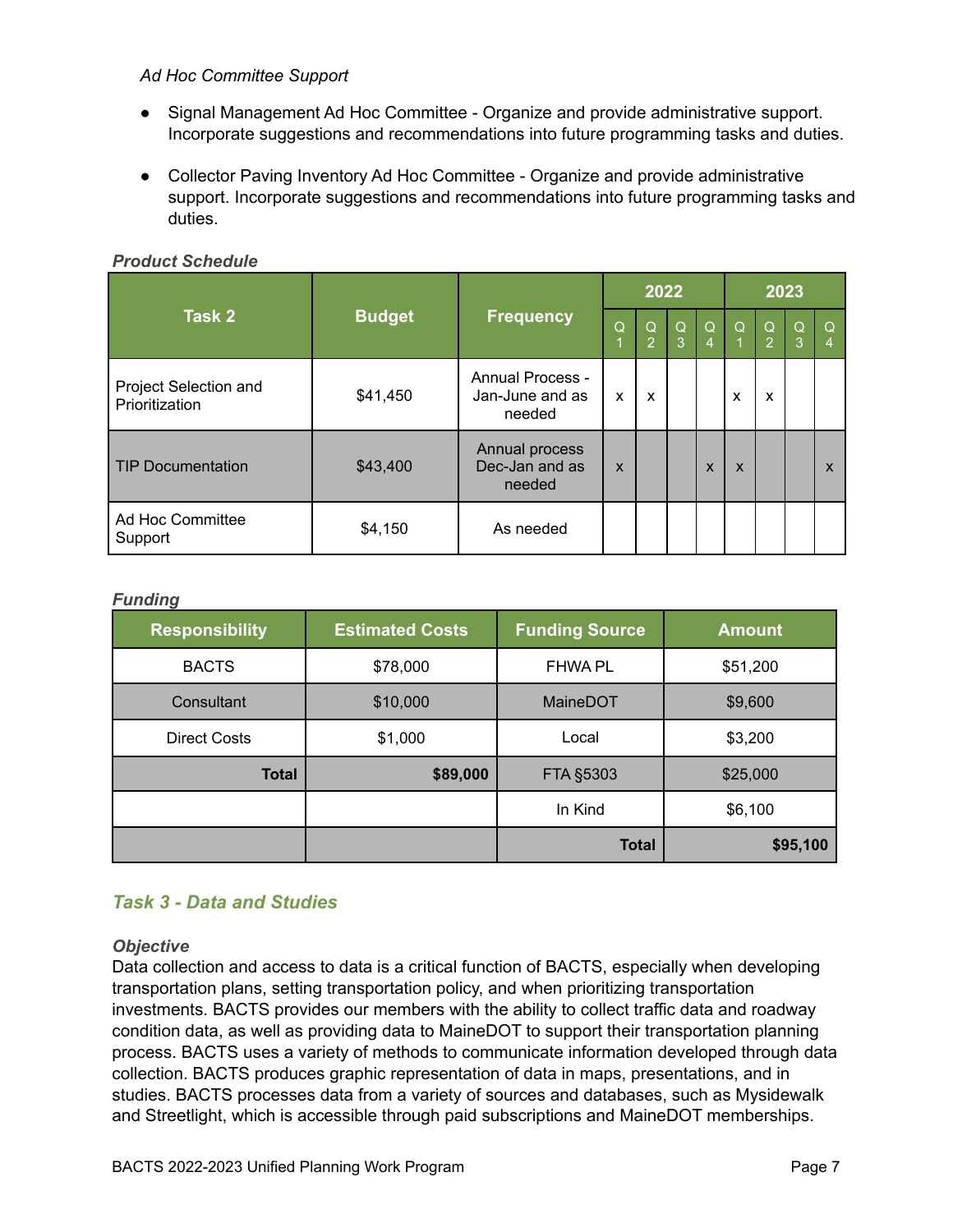BACTS will conduct a number of transportation studies in the region which address transportation safety, mobility, and sustainability. BACTS strives to develop transportation plans with recommendations that address BACTS' performance targets and that are fiscally constrained. During this two year work plan, BACTS will focus planning efforts on a regional vulnerability assessment, which will be the first step towards a regional climate action plan. BACTS is not programming the total amount of planning funding to allow for flexibility during the two year work plan if additional planning needs arise for our members.

#### <span id="page-9-0"></span>*Activities*

#### *Data Collection*

● BACTS staff will continue to work with members on traffic volume and turning movement counts as requested from member municipalities. All the data collected will be maintained in a database. Staff will manage the collection of other data that may be required to carry out planning responsibilities, such as pavement condition, speed and delay, signal timing and phasing, facility location, inventory information, and transit related data. Staff will continue to incorporate My Sidewalk and Streetlight data where appropriate, in planning activities. Staff will collect data to create databases to track annual condition and/or performance of systems for each performance measure, develop a performance report card (or dashboard) for each performance measure describing baseline data, performance targets, progress, and current condition / performance.

#### *Inventories and Assessments*

- Staff will also coordinate with the Community Connector to prepare a report of system performance to show analysis of ridership, fares, expenses, revenues, miles, and hours, collect and maintain data required to evaluate transit system condition and performance. Additional evaluation of routes, designated stops and other transit related policies will be conducted when necessary.
- BACTS staff will hire and manage consultants for the following work:
	- Conduct a vulnerable infrastructure assessment of the MPO region.
	- Conduct a study of which the BACTS Policy Committee has determined to be of importance for the continued success of long term transportation planning within the region, as determined in the beginning of the second calendar year of the UPWP.

#### *Geographic Information System (GIS)*

● Staff will use GIS to display demographic and land use information with traffic and transportation network inventory data to be utilized as a comprehensive planning tool. Staff will gather and organize GIS data obtained from planning studies, MEGIS, municipalities, U.S. Census, to ensure the data is useful to BACTS members. BACTS will create maps using data to insert in planning documents, for use at meetings, or for MPO decision-making.

#### *Performance Measures*

● Staff provide information to the BACTS Policy committee to develop, or agree to support the MaineDOT-developed performance targets. BACTS will integrate performance measures into plans and programs, develop performance target reporting, data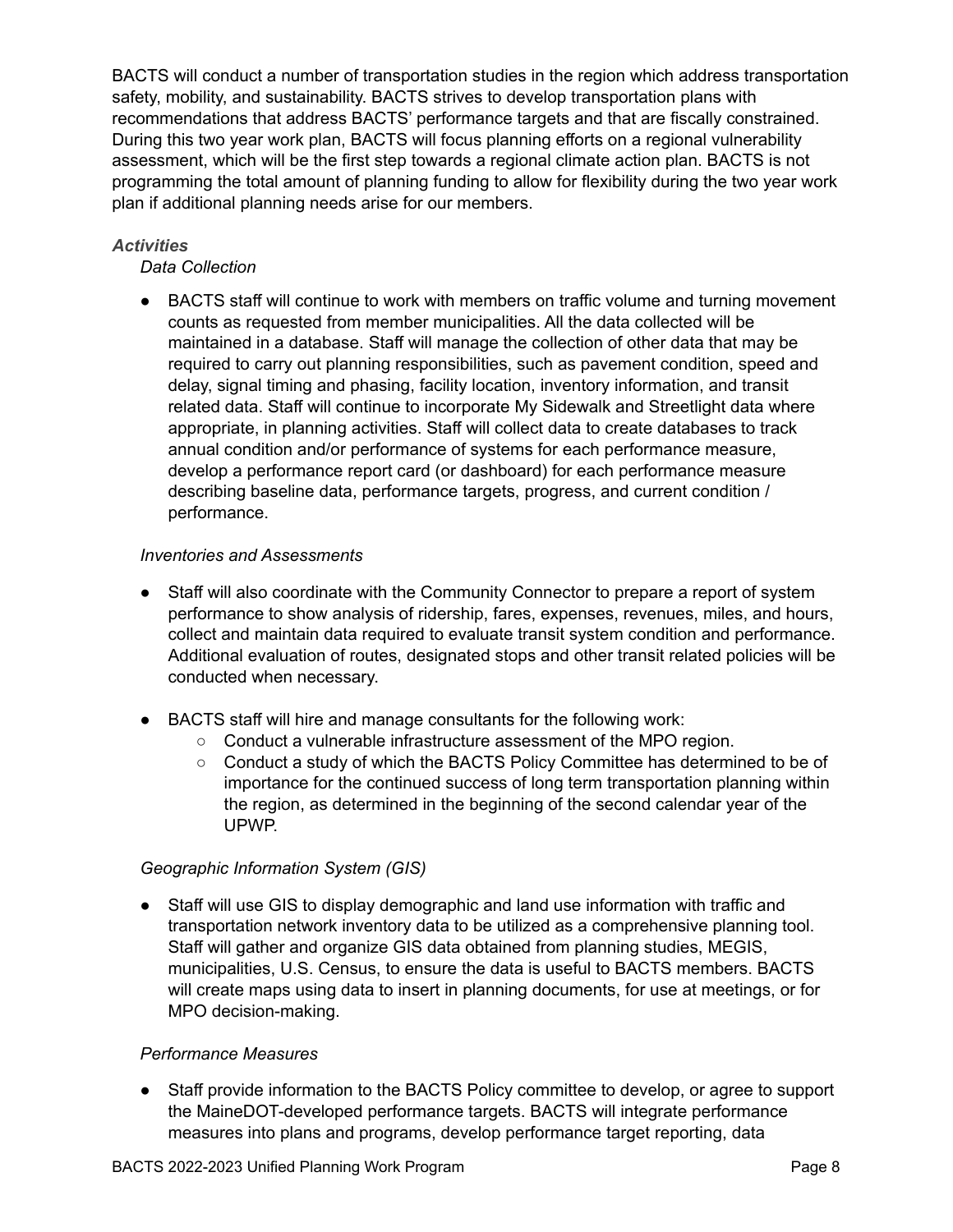collection and analysis procedure and track safety related performance target progress. BACTS will continue to monitor safety conditions in the BACTS region.

#### <span id="page-10-0"></span>*Product Schedule*

|                                    | <b>Budget</b> |                  |   | 2022              |                           |                     | 2023         |                                  |               |                           |
|------------------------------------|---------------|------------------|---|-------------------|---------------------------|---------------------|--------------|----------------------------------|---------------|---------------------------|
| Task 3                             |               | <b>Frequency</b> | Q | Q<br>$\mathbf{2}$ | $\mathsf Q$<br>3          | $\overline{Q}$<br>4 | $\Omega$     | $\overline{Q}$<br>$\overline{2}$ | $\Omega$<br>3 | Q<br>4                    |
| Data Collection                    | \$64,900      | Ongoing          | X | x                 | X                         | X                   | x            | X                                | x             | x                         |
| <b>Inventories and Assessments</b> | \$91,500      | Ongoing          | X | $\mathsf{x}$      | $\boldsymbol{\mathsf{x}}$ | $\mathsf{x}$        | $\mathsf{x}$ | $\boldsymbol{\mathsf{x}}$        | $\mathsf{x}$  | $\boldsymbol{\mathsf{x}}$ |
| GIS                                | \$58,800      | Ongoing          | x | x                 | x                         | X                   | X            | X                                | x             | X                         |
| <b>Performance Measures</b>        | \$8,300       | Ongoing          | X | X                 | X                         | $\mathsf{x}$        | $\mathsf{x}$ | X                                | $\mathsf{x}$  | X                         |

#### <span id="page-10-1"></span>*Funding*

| <b>Responsibility</b> | <b>Estimated Costs</b> | <b>Funding Source</b> | <b>Amount</b> |
|-----------------------|------------------------|-----------------------|---------------|
| <b>BACTS</b>          | \$156,000              | <b>FHWA PL</b>        | \$158,800     |
| Consultant            | \$50,000               | MaineDOT              | \$29,775      |
| <b>Direct Costs</b>   | \$17,500               | Local                 | \$9,925       |
| <b>Total</b>          | \$223,500              | FTA §5303             | \$25,000      |
|                       |                        | In Kind               | \$6,100       |
|                       |                        | <b>Total</b>          | \$229,600     |

## <span id="page-10-2"></span>*Task 4 - Planning*

#### <span id="page-10-3"></span>*Objective*

Transportation planning is a core function of BACTS. BACTS strives to develop transportation plans that result in a safe, interconnected, multimodal transportation network. BACTS transportation planning focuses on increasing safety for all users of the transportation system by promoting a greater awareness of transportation safety design and practice .

#### <span id="page-10-4"></span>*Activities*

#### *Multimodal Planning*

● Regional transportation planning focuses on the safe and efficient movement of users across all modes. BACTS staff will continue to plan for an inclusive transportation network, with the following activities:

#### Bicycle and Pedestrian Planning

- Technical Assistance Provide advocacy and assistance to ensure bicycle and pedestrian facilities are considered during the planning and programming process for new-construction and reconstruction projects within the BACTS area.
- Committee Participation/Interagency Collaboration Participate in Statewide Active Community Environment Workgroup (ACEW), participate in Maine Bicycle and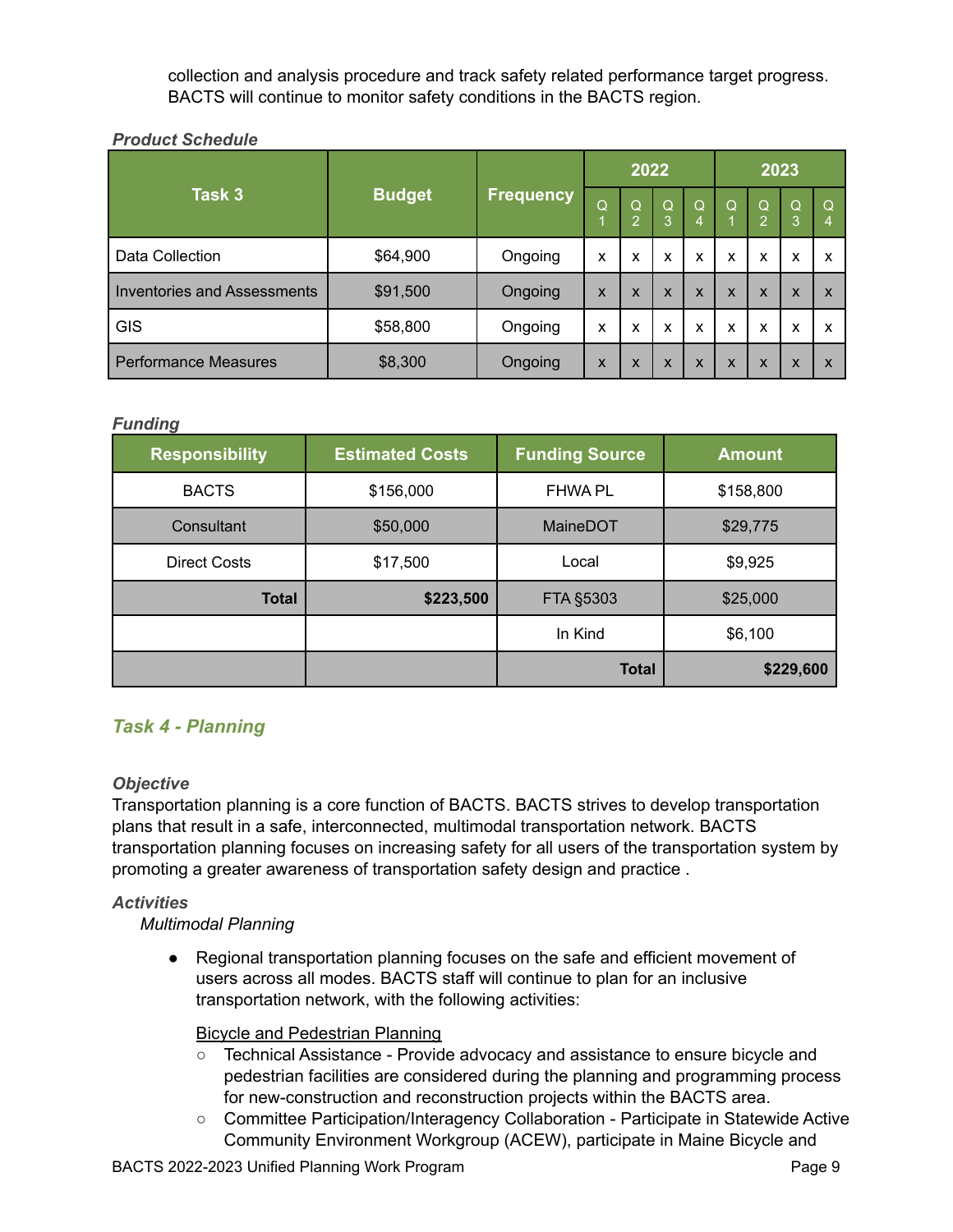Pedestrian Council, participate in State of Maine Interagency Bicycle, Pedestrian Safety Workgroup, coordinate with Bicycle Coalition of Maine for regional projects, and support Maine Department of Transportation Heads Up.

#### Rail Planning

○ Data Collection and Analysis - Monitor and update information as needed and utilize data to effectively plan for both passenger and freight rail opportunities within the BACTS region.

#### Transit Planning

- Bus Stop Design Best Practice Guidance Finalize and facilitate the adoption of the Regional Bus Stop Policy.
- Plan for the implementation of transit technology as recommended in the 2019 Transit Study.
- Transportation Demand Management (TDM) Provide technical assistance to local employers and businesses to develop TDM programs which reduce single occupancy vehicle travel and promote alternative modes of transportation for employees and visitors, develop listing of available facilities, services, and resources for SOV alternative transportation options.
- Structural Analysis Recommendations Implement recommendations from structural analysis performed in 2021.

#### *Transportation Safety Planning*

● Monitor and update information as needed from MaineDOT's statewide database and reports to analyze area crash statistics, identify contributing factors at problem locations. Staff will develop appropriate countermeasures, use GIS mapping tools as appropriate to focus on crash locations with identifiable deficiencies in infrastructure, geometrics, excessive speed, signal length and/or coordination, etc. Staff will provide information to the BACTS Policy Committee to develop, or agree to support the MaineDOT-developed, PM1 Safety performance targets and integrate performance measures into plans and programs, develop performance target reporting, data collection and analysis procedure and track safety related performance target progress.

#### *Metropolitan Transportation Plan (MTP) Update*

- The MTP is the long-range transportation plan for the metropolitan area detailing both long- and short-range regional strategies and actions to implement goals and policies to facilitate the efficient movement of people and goods. The MTP addresses current and future transportation demand and identifies the region's goals and investment priorities for a 20 year planning horizon. The MTP is prepared through active engagement with the public and stakeholders.
- The MTP is a long range planning tool for the MPO, as such, the MTP must have tangible, achievable goals. These goals will be achieved through proper prioritization of funding in the UPWP and the Transportation Improvement Program (TIP) which identifies activities that align with the region's priorities. The BACTS Policy Committee has identified the priorities for the next MTP, which can be found [here](https://bactsmpo.org/wp-content/uploads/2021/09/Metropolitan-Transportation-Plan-Priority-Recommendations-Report-1.pdf).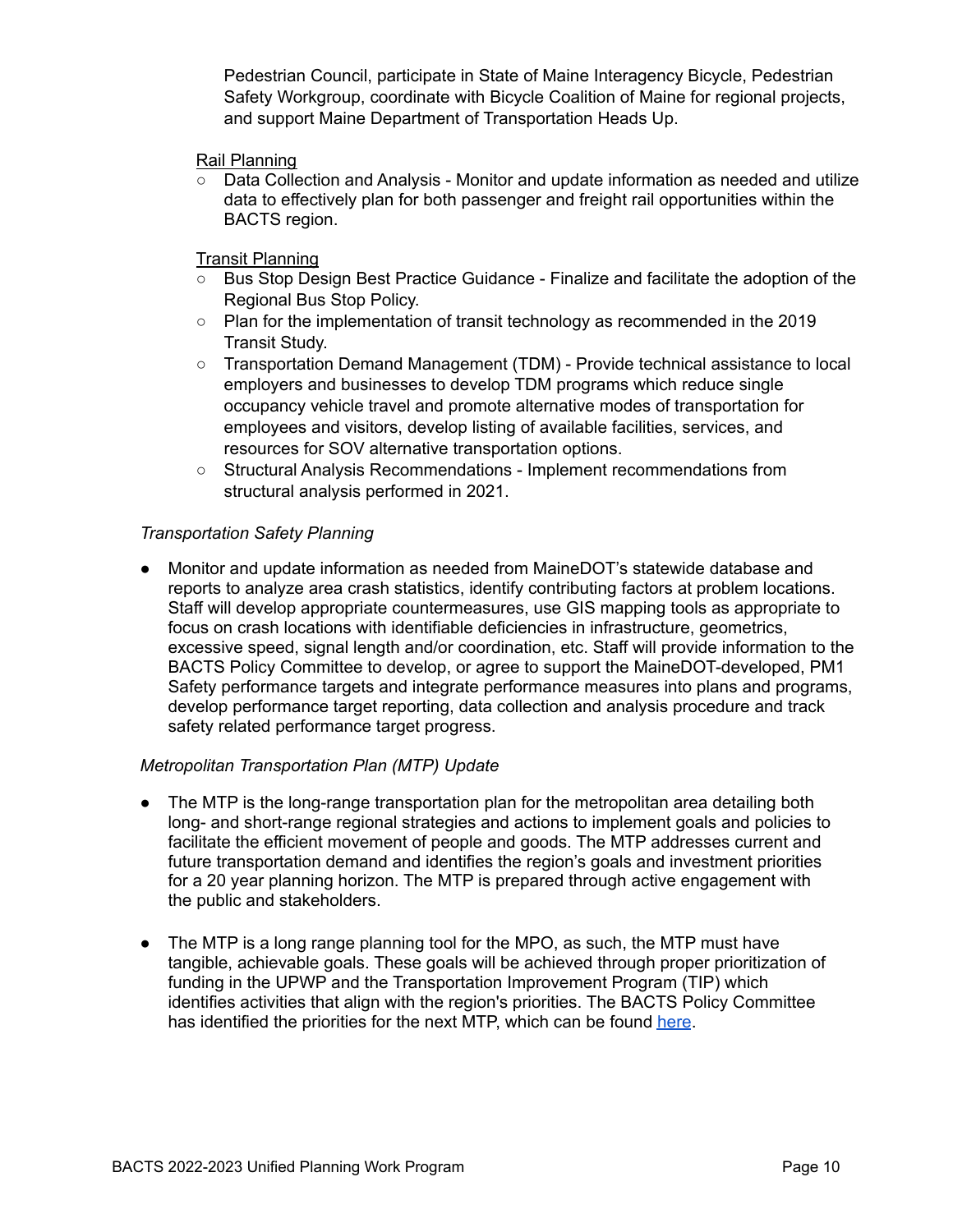#### <span id="page-12-0"></span>*Product Schedule*

|                                       | <b>Budget</b><br><u>Frequency</u> | 2022    |   |        |        | 2023   |     |                           |                           |   |
|---------------------------------------|-----------------------------------|---------|---|--------|--------|--------|-----|---------------------------|---------------------------|---|
| Task 4                                |                                   |         | Q | Q<br>0 | Q<br>3 | Q<br>4 | TQ. | Q<br>റ                    | Q<br>3                    | Q |
| <b>Multimodal Planning</b>            | \$30,800                          | Ongoing | x | x      | X      | X      | X   | X                         | X                         | ́ |
| <b>Transportation Safety Planning</b> | \$10,600                          | Ongoing | X | X      | X      | X      | X   | $\boldsymbol{\mathsf{x}}$ | $\checkmark$<br>$\lambda$ |   |
| <b>MTP</b>                            | \$215,600                         | Ongoing | x | x      | x      | X      | X   | X                         | х                         |   |

#### <span id="page-12-1"></span>*Funding*

| <b>Responsibility</b> | <b>Estimated Costs</b> | <b>Funding Source</b> | <b>Amount</b> |
|-----------------------|------------------------|-----------------------|---------------|
| <b>BACTS</b>          | \$102,000              | <b>FHWA PL</b>        | \$147,200     |
| Consultant            | \$150,000              | <b>MaineDOT</b>       | \$27,600      |
| <b>Direct Costs</b>   | \$4,000                | Local                 | \$9,200       |
| <b>Total</b>          | \$257,000              | FTA §5303             | \$73,000      |
|                       |                        | In Kind               | \$18,200      |
|                       |                        | <b>Total</b>          | \$275,200     |

## <span id="page-12-2"></span>*Task 5 - Unallocated 2020-2021 UPWP Funding*

#### <span id="page-12-3"></span>*Objective*

2020-2021 UPWP tasks were impacted by the COVID-19 pandemic, which resulted in a surplus of funds, unallocated during the 2020-2021 planning cycle. MaineDOT is allowing a one time carryover of unallocated 2020-2021 funds to be programmed in the 2022-2023 UPWP, not to exceed 15% of the total 2020-2021 UPWP budget. Task 5 outlines the activities to be programmed with the 2020-2021 UPWP carryover funding.

#### <span id="page-12-4"></span>*Activities*

*Studies*

- BACTS Regional Traffic Signal Inventory This study was programmed in 2021 in anticipation that it would carryover to 2022. Sebago will continue to work on the current contract.
- BACTS Policy Committee previously approved hiring a consultant for a Regional Collector Paving Inventory and Analysis. This work will be budgeted with 2020-2021 UPWP carryover funding.
- Regional Climate Action Plan Development- BACTS will contribute funding towards the development of a Regional Climate Action Plan.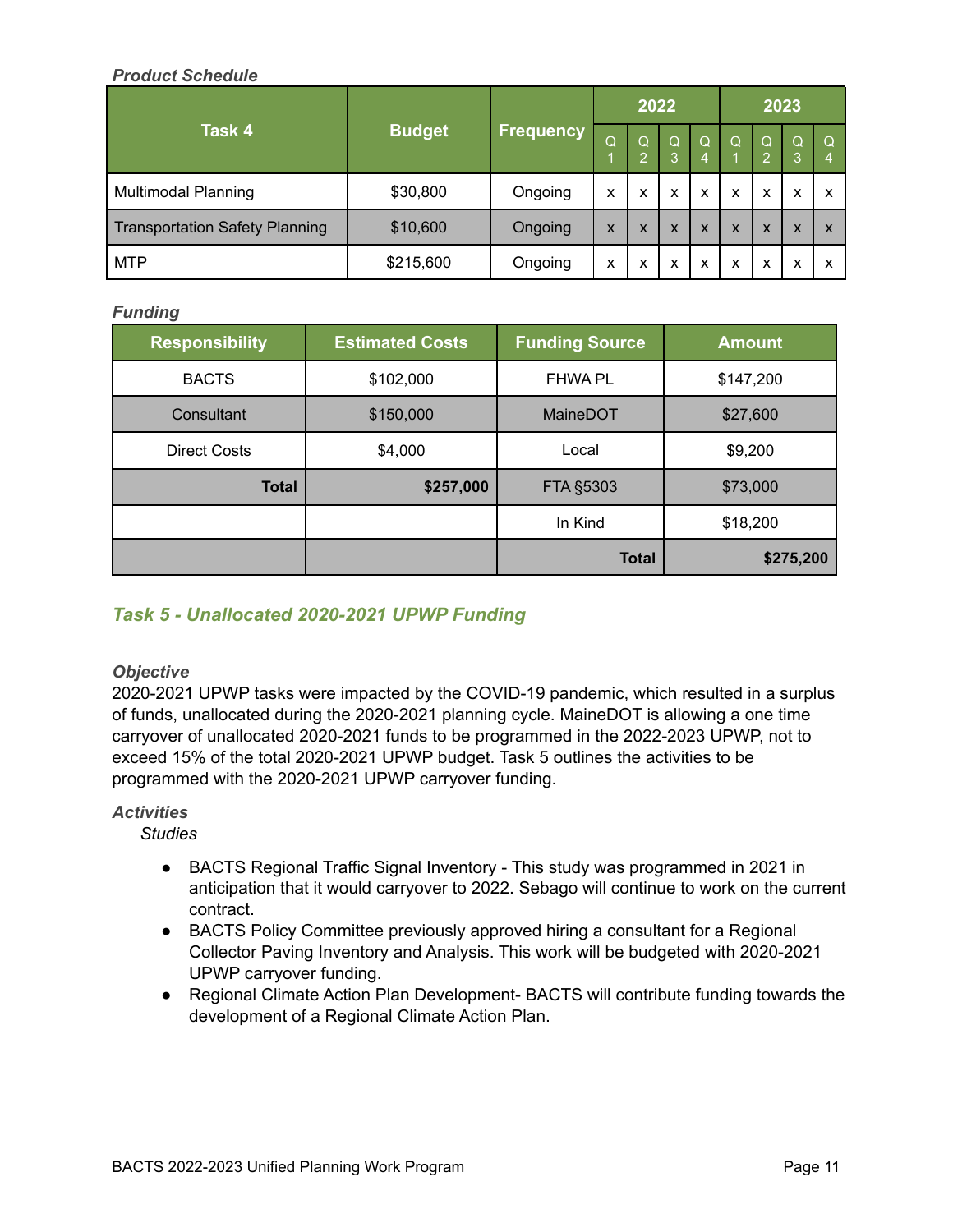#### <span id="page-13-0"></span>*Product Schedule*

|                |               |                  | 2022              |                   |                   |          | 2023 |  |  |  |
|----------------|---------------|------------------|-------------------|-------------------|-------------------|----------|------|--|--|--|
| Task 5         | <b>Budget</b> | <b>Frequency</b> | Q                 | Q                 | $\Omega$          | $\Omega$ | IQ.  |  |  |  |
| <b>Studies</b> | \$125,000     | Ongoing          | $\checkmark$<br>́ | $\checkmark$<br>⋏ | $\checkmark$<br>⋏ | X        |      |  |  |  |

<span id="page-13-1"></span>*Funding*

| <b>Responsibility</b> | <b>Estimated Costs</b> | <b>Funding Source</b> | <b>Amount</b> |  |
|-----------------------|------------------------|-----------------------|---------------|--|
| <b>BACTS</b>          | \$30,000               | <b>FHWA PL</b>        | \$100,000     |  |
| Consultant            | \$95,000               | <b>MaineDOT</b>       | \$18,750      |  |
| Total<br>\$125,000    |                        | Local                 | \$6,250       |  |
|                       |                        |                       | \$125,000     |  |

#### <span id="page-13-2"></span>*UPWP Adoption and Amendment/Revision Process*

The 2022 - 2023 UPWP is considered and approved by the BACTS Policy Committee prior to submission to MaineDOT for review. Upon satisfactory review, MaineDOT forwards the UPWP to FHWA and FTA for their review and approval. The UPWP is the basis for the biennial cooperative agreement which provides the funding for BACTS to carry out planning activities, MaineDOT and FHWA/FTA must indicate concurrence with the elements of the UPWP prior to the execution of the biennial cooperative agreement, and BACTS must receive a letter of authorization to proceed prior to beginning work and incurring expenses.

Amendments or revisions to the UPWP are considered and approved by the BACTS Policy Committee then submitted to the MaineDOT MPO Coordinator via email. Amendment requests are reviewed by the MaineDOT MPO Coordinator and MaineDOT Multimodal Planning & Operations Section staff (if applicable) and forwarded to FHWA and/or FTA for review and approval. Revisions do not require approval.

An amendment is a:

- change to the federally approved total planning budget;
- change to the scope of federally approved task;
- addition or deletion of a task.

A revision is a:

- change that does not change the FHWA/FTA approved total planning budget;
- change that does not change the scope of the federally funded work task.